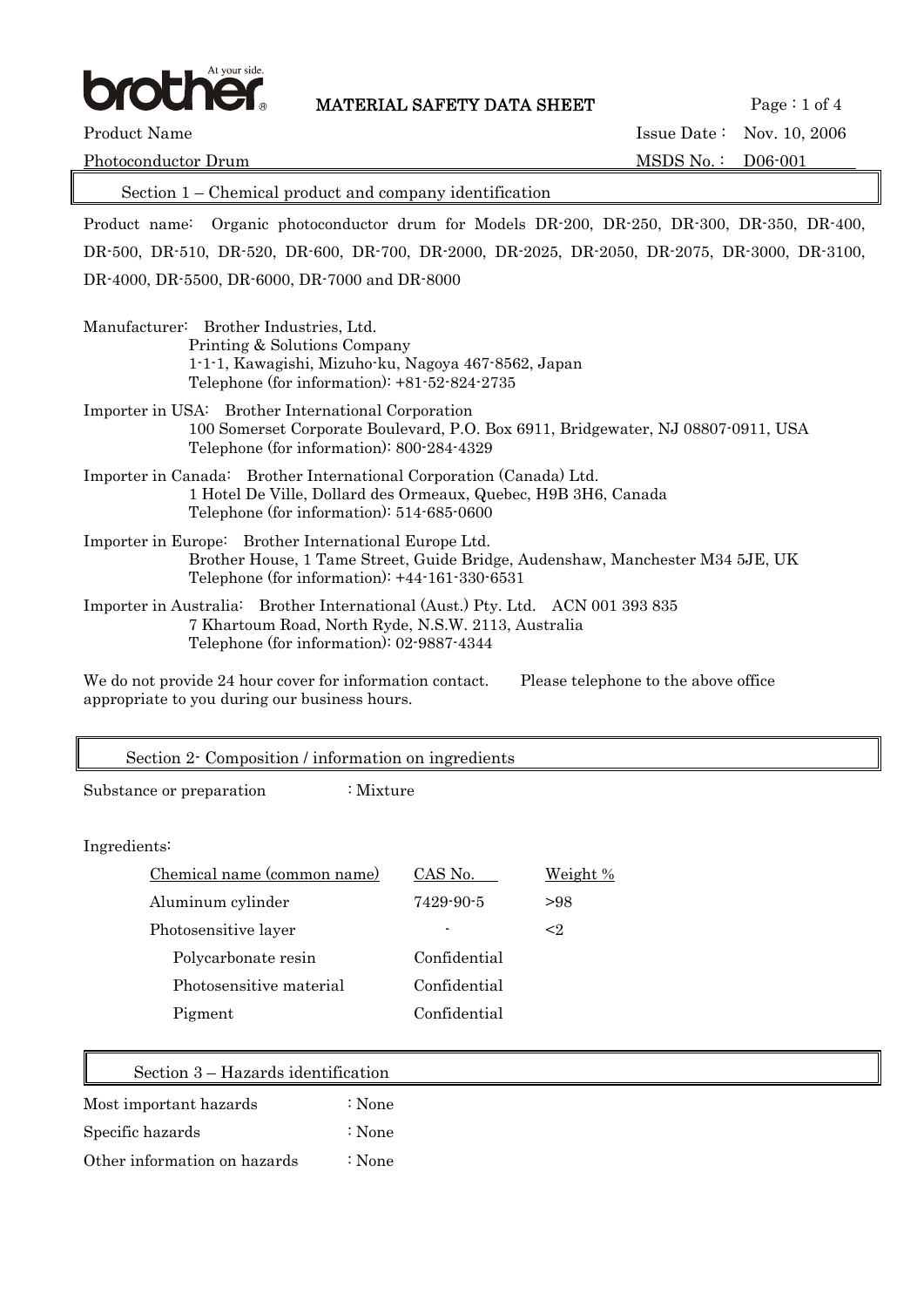

 $\overline{\mathbf{d}}$ 

Photoconductor Drum MSDS No.: D06-001

Product Name Issue Date : Nov. 10, 2006

Section 4 - First aid measures

No special precaution.

# Section 5 - Fire fighting measures

No special precaution.

Section 6 - Accidental release measures

No special precaution.

| Section 7 - Handling and storage |                                                                  |  |
|----------------------------------|------------------------------------------------------------------|--|
| Handling                         | $\therefore$ Avoid touching the photoconductor surface directly. |  |
| Storage                          | : Store in a cool, dry and dark place.                           |  |

| Section 8 - Exposure controls / personal protection |                                   |
|-----------------------------------------------------|-----------------------------------|
| Exposure guidelines                                 | : None                            |
| Engineering controls                                | : None                            |
| Personal protection equipment(s)                    |                                   |
| Respiratory protection                              | : None required under normal use. |
| Eye / face protection                               | : None required under normal use. |
| Skin protection                                     | : None required under normal use. |
|                                                     |                                   |

### Section 9 - Physical and chemical properties

### Appearance

| Physical state: Solid | Form: Cylinder                                     | Color: Green or Black | Odor: Odorless |
|-----------------------|----------------------------------------------------|-----------------------|----------------|
| pH                    | : Not applicable (insoluble in water)              |                       |                |
| Boiling point         | : Not applicable                                   |                       |                |
| Melting point         | $\approx$ >150 $\degree$ C                         |                       |                |
| Specific gravity      | : $1.1 - 1.2$ (H <sub>2</sub> O=1) (Coating layer) |                       |                |
| Flash point           | : Not applicable                                   |                       |                |
| Ignition temperature  | : Not applicable                                   |                       |                |
| Solubility            | : Insoluble in water                               |                       |                |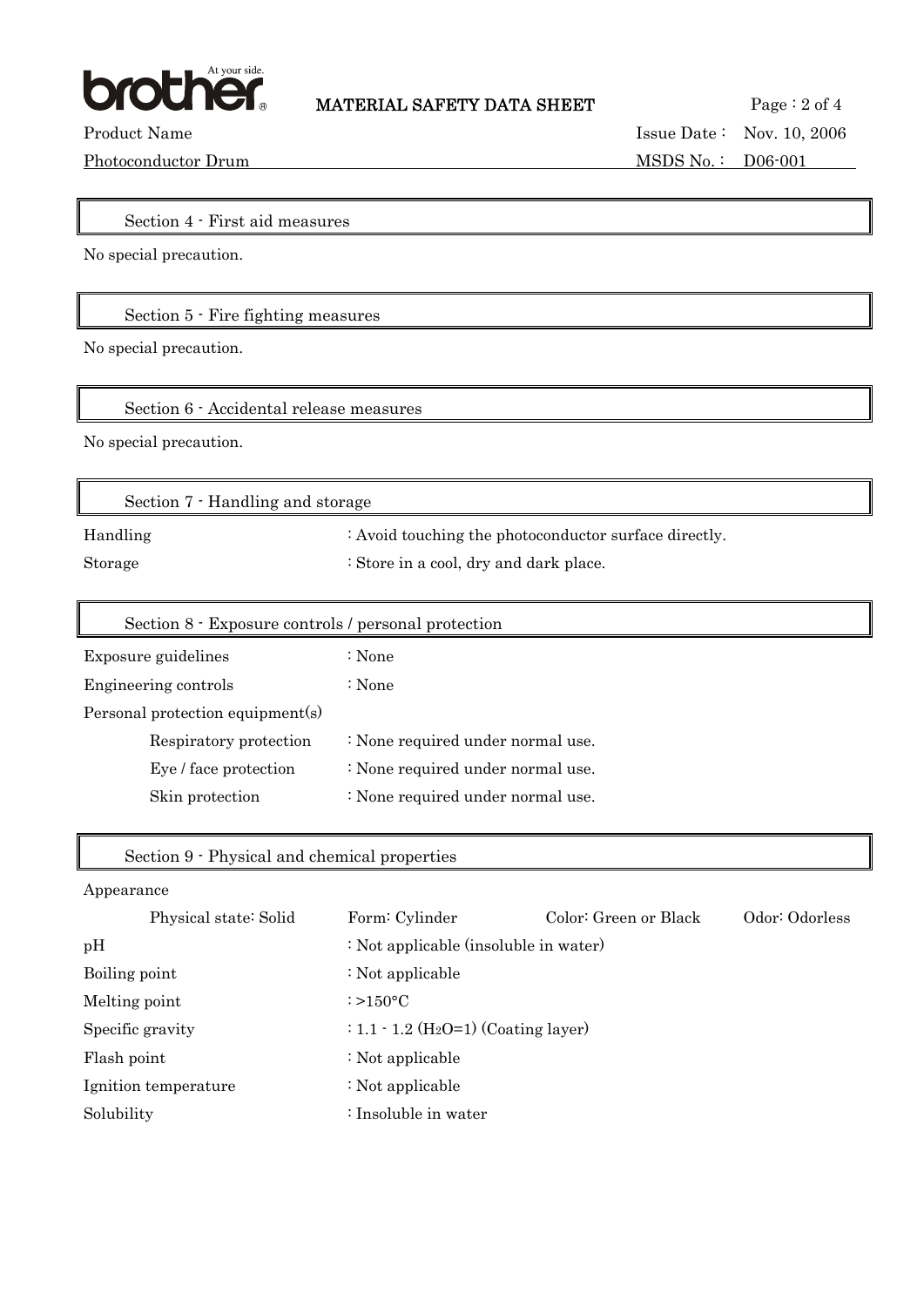

Product Name Issue Date : Nov. 10, 2006

Photoconductor Drum MSDS No.: D06-001

 Section 10 - Chemical stability and reactivity information Stability : Stable Conditions to avoid : None Materials to avoid : None Hazardous decomposition products : None  $\mathbb{I}$ 

| Section 11 Toxicological information |                                                                             |
|--------------------------------------|-----------------------------------------------------------------------------|
| Acute toxicity                       | : No data available                                                         |
| Skin irritation                      | : No data available                                                         |
| Skin sensitisation                   | : No data available                                                         |
| Mutagenicity                         | : Ames test is negative.                                                    |
| Reproductive toxicity                | : No reproductive toxicant, according to MAK, California                    |
|                                      | Proposition 65, TRGS905 and EU Directive (67/548/EEC).                      |
| Carcinogenicity                      | $\therefore$ No carcinogen or potential carcinogen according to IARC, JAOH, |
|                                      | ACGIH, EPA, OSHA, NTP, ILO, MAK, California Proposition 65,                 |
|                                      | TRGS 905 and EU Directive (67/548/EEC).                                     |
| Other information                    | $\therefore$ None                                                           |

## Section 12 - Ecological information

No data available

### Section 13 - Disposal considerations

Do not dispose of the waste drum as domestic, general waste.

| Section 14 - Transportation information |          |
|-----------------------------------------|----------|
| UN No.                                  | $:$ None |
| UN shipping name                        | : None   |
| UN classification                       | : None   |
| UN packing group                        | : None   |
| Special precautions                     | $:$ None |